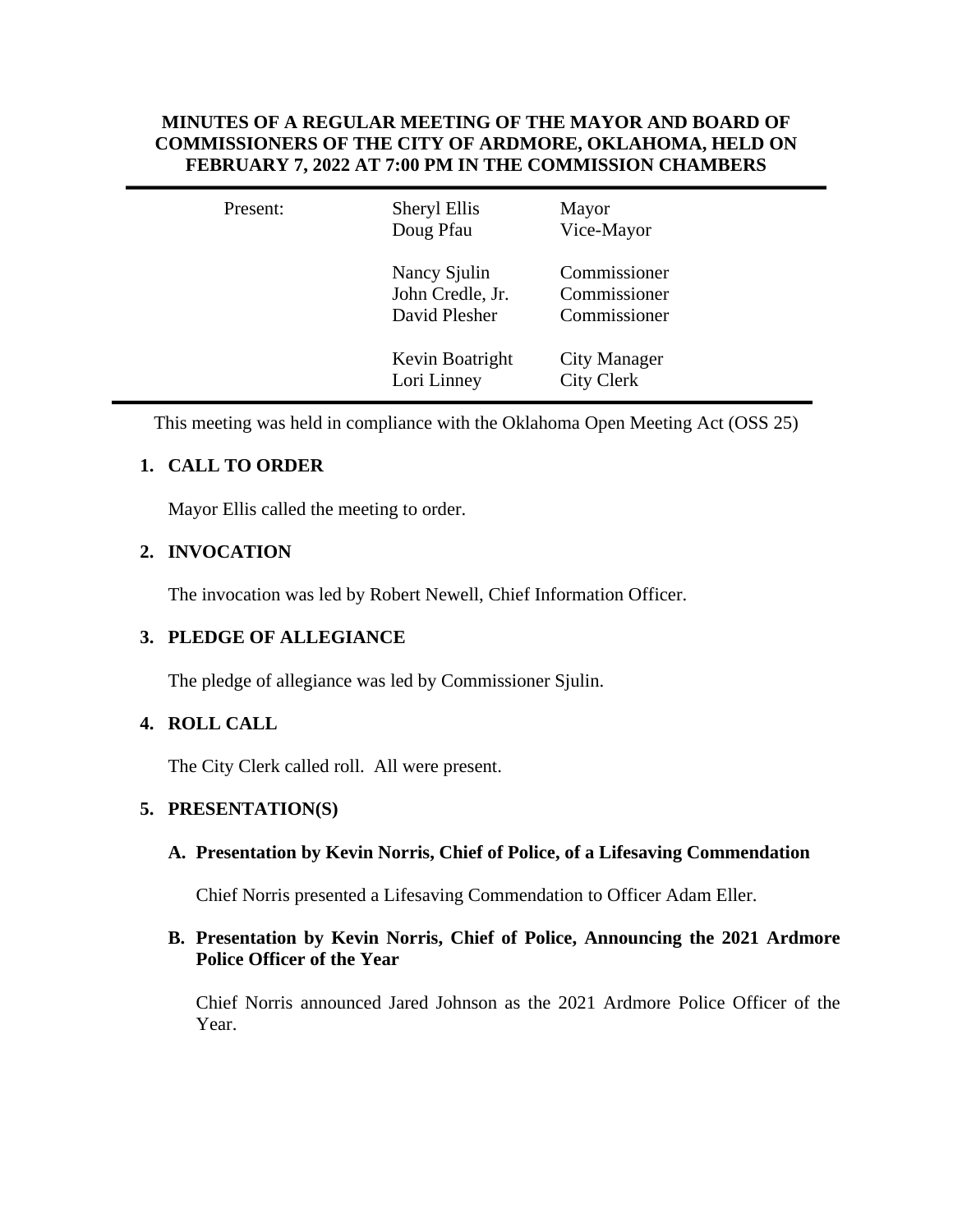## **6. APPROVE AGENDA – ORDER OF BUSINESS AND CONTENTS**

Motion was made by Vice-Mayor Pfau and seconded by Commissioner Plesher to approve the agenda as written

> Ayes: Sjulin, Credle, Plesher, Pfau, Ellis Nays: None

#### **7. APPROVE MINUTES**

#### **A. of the City Commission Regular Meeting held on January 18, 2022**

Motion was made by Commissioner Sjulin and seconded by Commissioner Credle to approve the regular minutes of January 18, 2022 as written.

> Ayes: Sjulin, Credle, Plesher, Pfau, Ellis Nays: None

## **8. CONSENT**

**A. Consideration and Possible Approval to Confirm Mayor and City Commissions Appointment to the Lakeview Golf Course Advisory Board to Fulfill the Unexpired Term of Andy Long to be Harold Butler with Term to Expire in May of 2022 and Approval or Rejection of Any Amendments Proposed and Considered by the City Commission at the Meeting**

The Mayor and City Commissions appointed Harold Butler to the Lakeview Golf Course Advisory Board to fulfill the unexpired term of Andy Long with term to expire in May of 2022.

**B. Consider and Possible Approval of Ground Lease Agreements located at the Ardmore Downtown Executive Airport between the City of Ardmore and Lessee's and Approval or Rejection of Any Amendments Proposed and Considered by the City Commission at the Meeting**

**Gary Quinby - 1201 Executive Airport Drive, Tract 1**

**Joe Litchfield - 1213 Executive Airport Drive, Tract 4**

**KMA Aviation - 1251 Executive Airport Drive, Tract 9 and 10**

**Weldon Luke Pollard - 1413 Executive Airport Drive, Suite 1, Tract 27-1**

**Chris McMurray - 1413 Executive Airport Drive, Suite 2, Tract 27-2**

**Glenn Smith - 1413 Executive Airport Drive, Suite 3, Tract 27-3**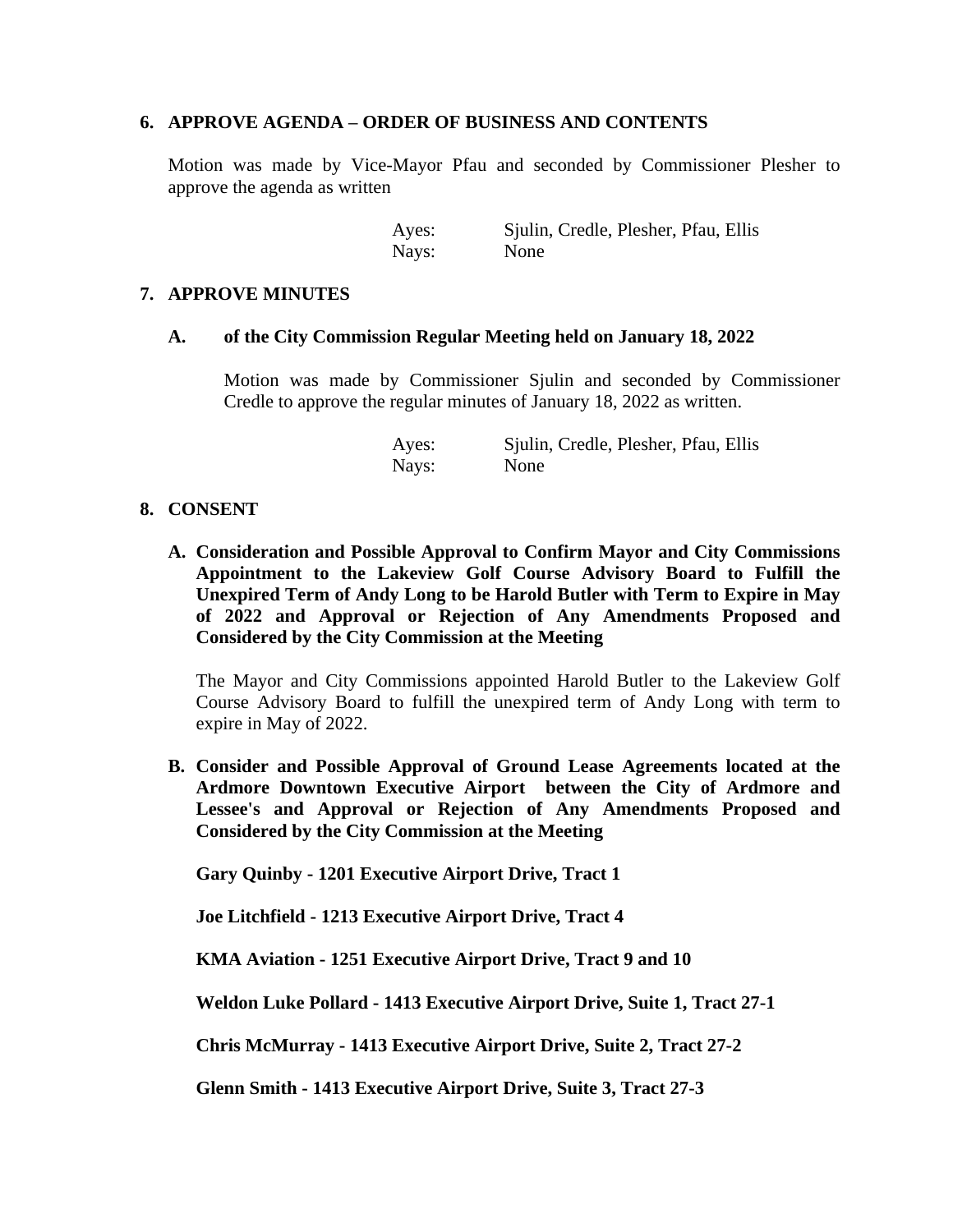**Glenn Smith - 1413 Executive Airport Drive, Suite 5, Tract 27-5**

**Weldon Luke Pollard - 1413 Executive Airport Drive, Suite 6, Tract 27-6**

**Harry McClintick - 1413 Executive Airport Drive, Suite 8, Tract 27-8**

**Derek and Robyn Howard - 1413 Executive Airport Drive, Suite 9, Tract 27-9**

**Glenn Smith, Jr. - 1413 Executive Airport Drive, Suite 10, Tract 27-10**

**Jonathan Ratcliffe Services, LLC - 2453 Executive Airport Drive, Tract S-2**

**Lance Windel - 2457 Executive Airport Drive, Tracts S-3 and S-4**

## **Russell Noble - 2540 Executive Airport Drive, Tract S-6**

The Ground Lease Agreements are located at the Ardmore Downtown Executive Airport and are between the City of Ardmore and Lessees. The City of Ardmore is the co-sponsor, along with the State of Oklahoma, ex rel Oklahoma Planning and Resources Board of the area known as the Ardmore Downtown Executive Airport, which is located in Southern Ardmore and in the norther portion of Lake Murray State Park. The initial terms of the Ground Lease Agreements shall be for a term commencing on February 1, 2022, and ends on January 31, 2032, and with the option of two (2) additional, five (5) year extensions.

Motion was made by Vice-Mayor Pfau and seconded by Commissioner Sjulin to approve Consent Agenda Items 8.A. - 8.B.

| Ayes: | Sjulin, Credle, Plesher, Pfau, Ellis |  |
|-------|--------------------------------------|--|
| Nays: | None                                 |  |

## **9. REGULAR BUSINESS**

## **A. RESOLUTION(S)**

**1. Consideration of Adoption or Rejection of Resolution Number 4205 a Resolution to Participate in the National Cooperative Purchasing Alliance Purchasing Cooperative for the Benefit of the City of Ardmore, Oklahoma and Authorizing Execution of the National Cooperative Purchasing Alliance Contract and Consideration of Adoption or Rejection of Any Amendments to the Proposed Resolution as may be Considered by the City Commission at the Meeting**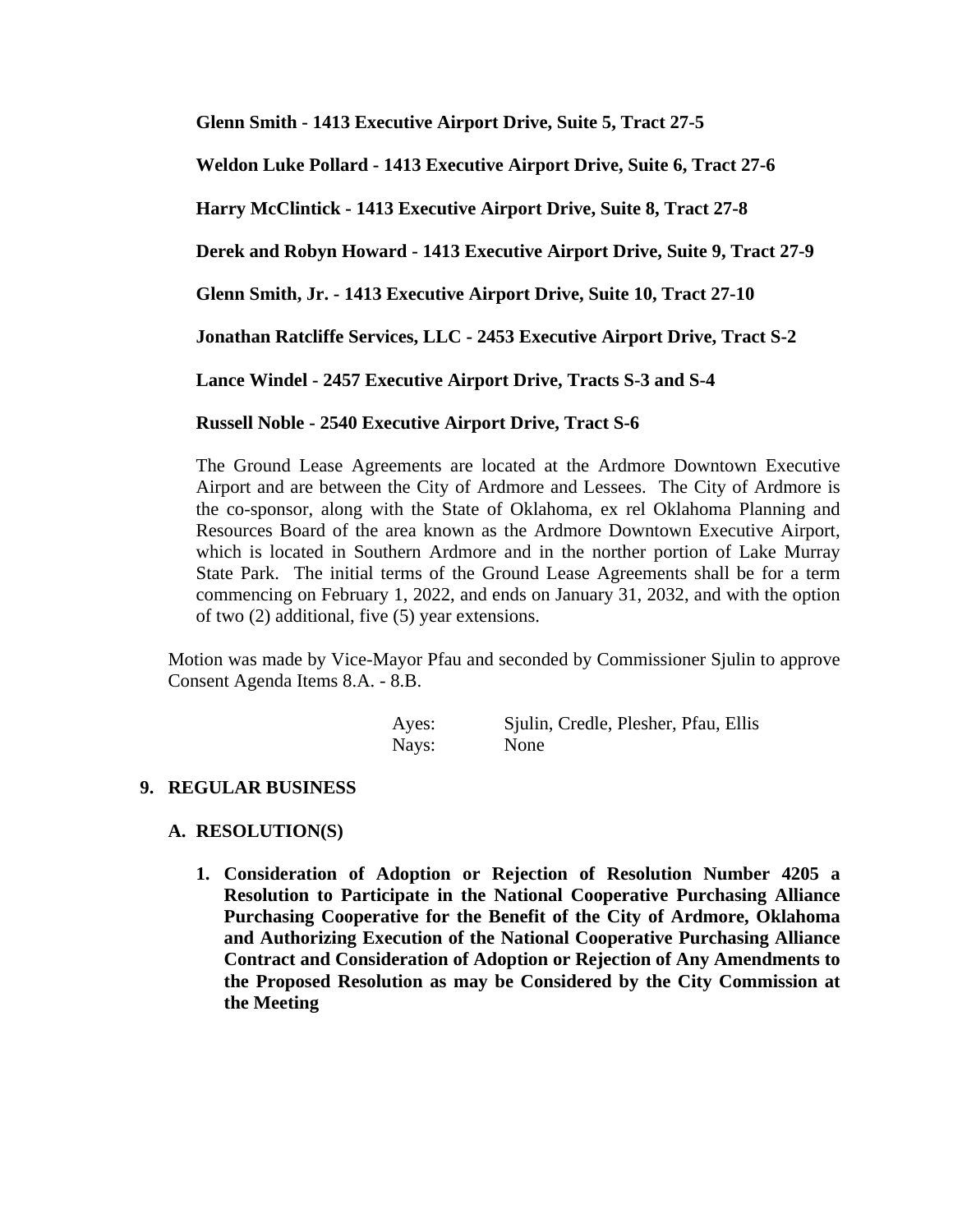A presentation was made by Kevin Boatright, City Manager, to the Commission. He stated that the City of Ardmore frequently utilizes interstate and interlocal cooperative agreements as a procurement method. In order to utilize the National Cooperative Purchasing Alliance Contract, the City must pass a resolution and execute a contract. The City Attorney has reviewed and approved the contract.

Motion was made by Commissioner Plesher and seconded by Commissioner Credle to approve Resolution Number 4205.

| Ayes: | Sjulin, Credle, Plesher, Pfau, Ellis |
|-------|--------------------------------------|
| Nays: | None                                 |

#### **B. PURCHASE(S)**

**1. Consideration and Possible Approval for the Purchase of Two (2) 72" Zero Turn Kubota Mowers for the Parks Division of the Ardmore Parks and Recreation Department from the Oklahoma State Contract SW190 from Great Plains Duncan in the Total Amount of \$29,418.03 a Bid was Not Required Due to being Purchased from Oklahoma State Contract SW190 and Approval or Rejection of Any Amendments Proposed and Considered by the City Commission at the Meeting**

A presentation was made by Teresa Ervin, Director of Parks and Recreation, to the Commission. She stated that staff requests permission to purchase two (2) 72" Zero Turn Kubota Mowers for the Parks Division of the Ardmore Parks and Recreation Department. The mowers will be purchased from Great Plains Duncan through the Oklahoma State Contract SW190 in the amount of \$29,418.03. The total amount budgeted for this purchase in the Fiscal Year 2021/2022 budget is \$31,000.00.

Motion was made by Commissioner Credle and seconded by Vice-Mayor Pfau to approve the purchase of two (2) 72" Zero Turn Kubota Mowers for the Parks Division of the Ardmore Parks and Recreation Department from the Oklahoma State Contract SW190 from Great Plains Duncan in the total amount of \$29,418.03 a bid was not required due to being purchased from the Oklahoma State Contract SW190.

| Ayes: | Sjulin, Credle, Plesher, Pfau, Ellis |
|-------|--------------------------------------|
| Nays: | None                                 |

#### **C. AGREEMENT(S)**

**1. Consideration and Possible Approval of a Memorandum of Understanding between the City of Ardmore and Southern Tech for the Shared Use of the City-owned IES MILO Firearms Simulator and Approval or Rejection of Any Amendments Proposed and Considered by the City Commission at the Meeting**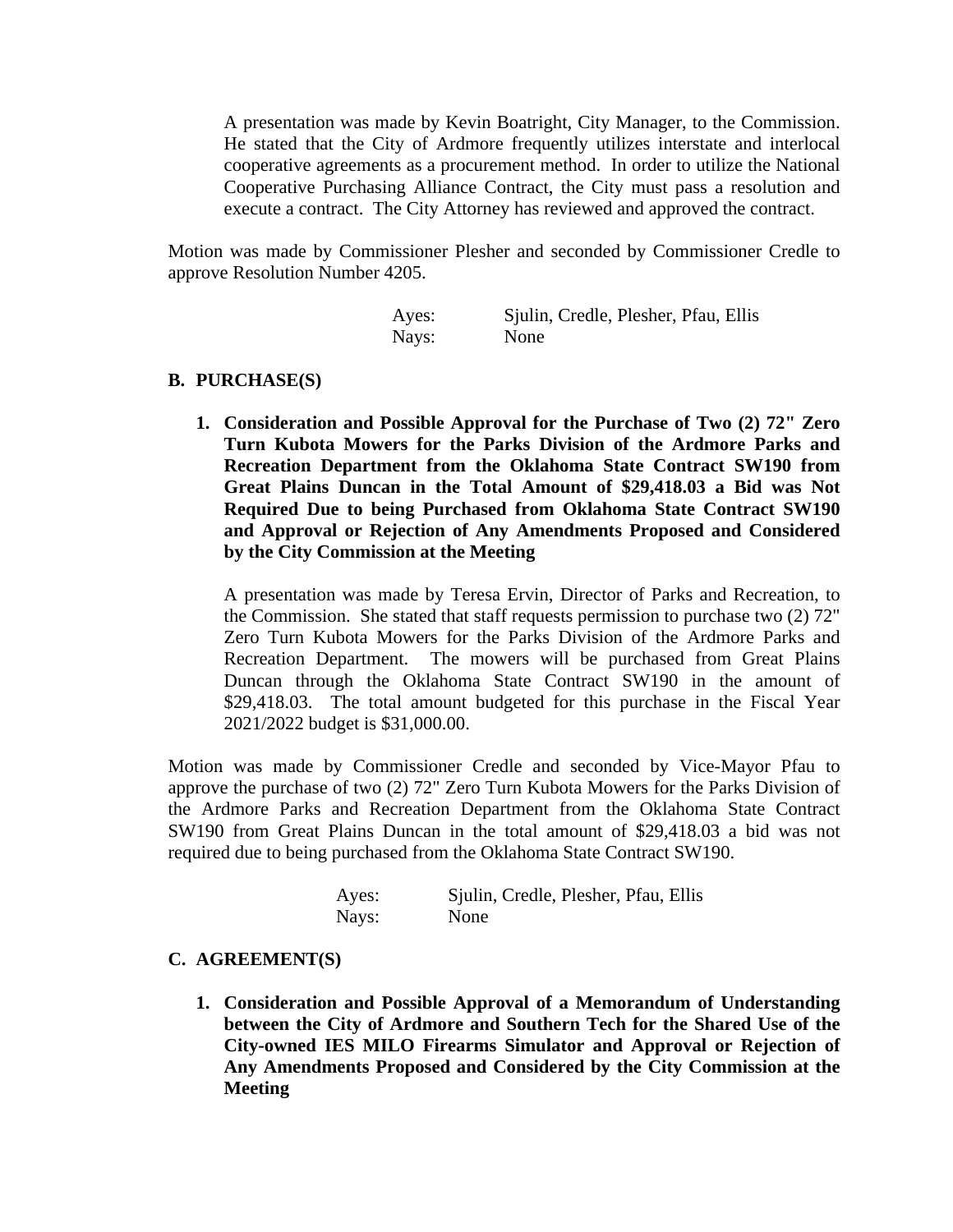A presentation was made by Kevin Norris, Chief of Police, to the Commission. He stated that the Ardmore Police Department requests permission to enter into a Memorandum of Understanding (MOU) with Southern Tech with regard to the shared use of the City-owned IES MILO Firearms Simulator utilized by the Police Department. The MOU details the shared use, responsibility for upgrades and repairs and liability claims with regard to the firearms simulator.

Motion was made by Commissioner Sjulin and seconded by Vice-Mayor Pfau to approve a Memorandum of Understanding between the City of Ardmore and Southern Tech for the shared use of the City-owned IES MILO Firearms Simulator.

| Ayes: | Sjulin, Credle, Plesher, Pfau, Ellis |
|-------|--------------------------------------|
| Nays: | None                                 |

**2. Consideration and Possible Approval on behalf of the Ardmore Main Street Authority for Change Order Number 3 to the Construction Contract of Depot Park in a Net Decrease of \$7,755.08 with the New Total Construction Contract Amount being \$1,459,167.56 and Approval or Rejection of Any Amendments Proposed and Considered by the City Commission at the Meeting**

A presentation was made by Kevin Boatright, City Manager, to the Commission. He stated that on March 15, 2022, the City Commission accepted the low bid of Kornhaas Construction, in the amount of \$1,273,072.00 plus unit items from additive alternates 1 and 2, in the amount of \$62,995.57 for the construction of the Depot Park. The total amount of the original contract was \$1,336,067.57. Change Order 3 to be included in the existing contract includes:

- 1. An addition of \$926.75 to remove container; and
- 2. A deduct of \$8,096.44 for pull boxes and the installation.

Change Orders 1 and 2 brought the current contract amount to \$1,466,922.64. Change Order 3 is a net decrease of \$7,755.08, and decreases the contract amount to \$1,459,167.56. All expenses for the project will be paid with grant, donations or Main Street Authority funding. The City will have no expenses associated with the project other than administrative, performed by City Staff.

Motion was made by Commissioner Plesher and seconded by Commissioner Sjulin to approve on behalf of the Ardmore Main Street Authority for Change Order Number 3 to the construction contract of Depot Park in a net decrease of \$7,755.08 with the new total construction contract amount being \$1,459,167.56.

| Ayes: | Sjulin, Credle, Plesher, Pfau, Ellis |
|-------|--------------------------------------|
| Nays: | None                                 |